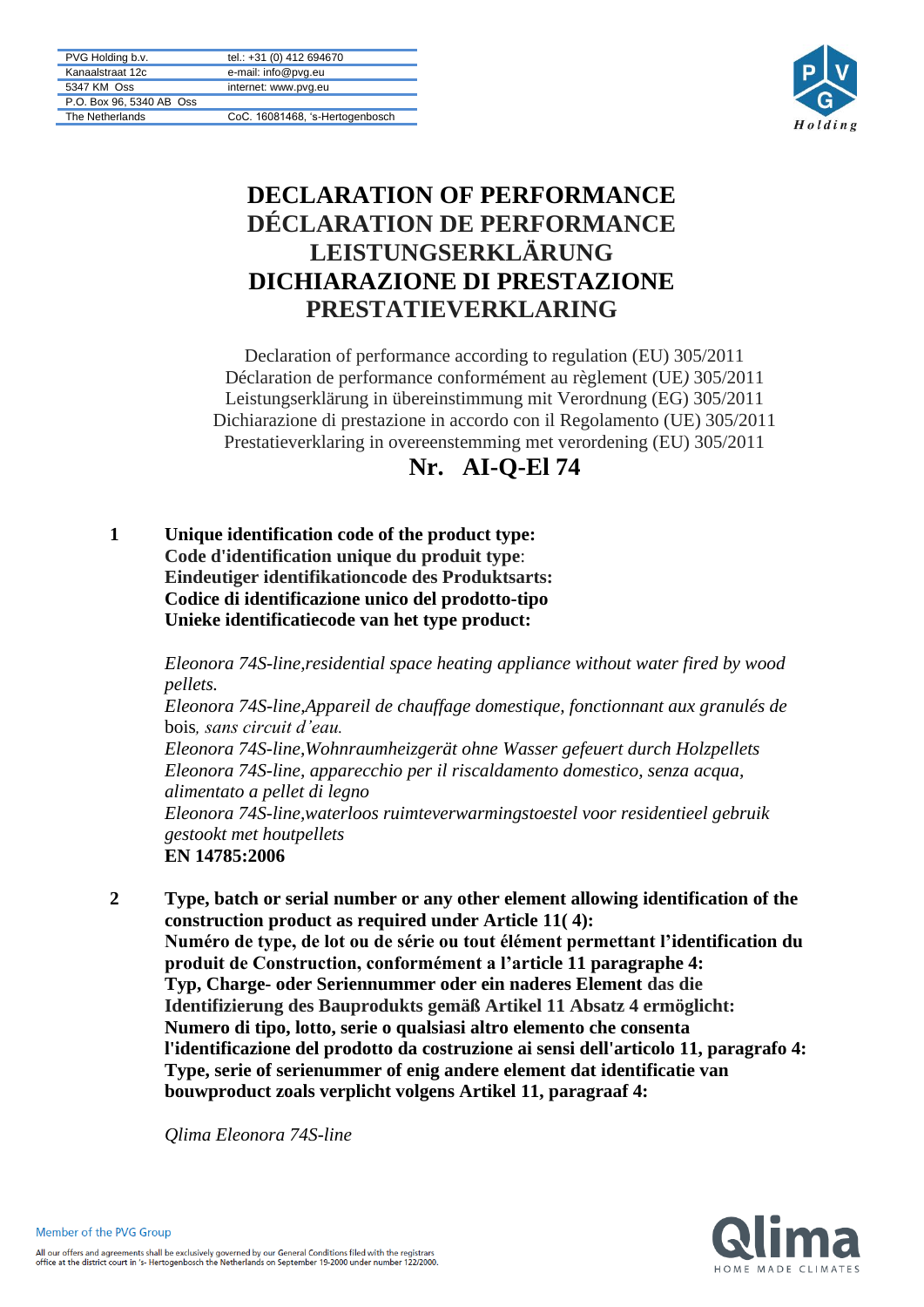| PVG Holding b.v.         | tel.: +31 (0) 412 694670        |
|--------------------------|---------------------------------|
|                          |                                 |
| Kanaalstraat 12c         | e-mail: info@pvg.eu             |
|                          |                                 |
| 5347 KM Oss              | internet: www.pvg.eu            |
|                          |                                 |
| P.O. Box 96, 5340 AB Oss |                                 |
|                          |                                 |
| The Netherlands          | CoC. 16081468, 's-Hertogenbosch |
|                          |                                 |



**3 Intended use or uses of the construction product, in accordance with the applicable harmonised technical specification, as foreseen by the manufacturer: Usage ou usages prévus du produit de construction, conformément à la specification technique harmoniseé applicable, comme prévu par le fabricant: Verwendungszweck oder Gebrauch des Bauprodukts gemäß den geltenden harmonisierten technischen Spezifikationen, wie vom Hersteller vorgesehen: Uso o usi previsti del prodotto da costruzione, conformemente alla relativa specifica tecnica armonizzata, come previsto dal fabbricante: Voorzien gebruik van het bouwproduct, in overeenstemming met de van toepassing zijnde geharmoniseerde technische specificaties, zoals bedoeld door de fabrikant:**

*Residential space heating appliance without water fired by wood pellets. Appareil de chauffage domestique, fonctionnant aux granulés de bois, sans circuit d'eau.*

*Wohnraumheizgerät ohne Wasser gefeuert durch Holzpellets. Apparecchio per il riscaldamento domestico, senza acqua, alimentato a pellet di legno Ruimteverwarmingstoestel gestookt door houtpellets zonder watergevoed circuit.*

**4 Name, registered trade name or registered trade mark and contact address of the manufacturer as required pursuant Article 11( 5):**

**Nom, raison sociale ou marque déposée et adresse de contact du fabricant, conformément à l'article 11, paragraphe 5:** 

**Name, eingetragener Handelsname oder eingetragene Marke und Kontaktadresse des Herstellers gemäß Artikel 11 Absatz 5: Nome, denominazione commerciale registrata o marchio registrato e indirizzo del fabbricante ai sensi dell'articolo 11, paragrafo 5: Naam, geregistreerde handelsnaam of geregistreerd merk en contactadres van de** 

**fabrikant zoals verplicht volgens Artikel 11, paragraaf 5 :**

*PVG HOLDING BV Kanaalstraat 12c, 5347 KM OSS*

**5 Where applicable, name and contact address of the authorised representative whose mandate covers the tasks specified in Article 12(2):**

**Le cas échéant, nom et adresse de contact du mandataire dont le mandat couvre les tâches visées à l'article 12, paragraphe 2:**

**Ggf. Name und Kontaktadresse des Bevollmächtigten, dessen Mandat die in Artikel 12 Absatz 2 genannten Aufgaben umfasst:**

**Se opportuno, nome e indirizzo del mandatario il cui mandato copre i compiti cui all'articolo 12, paragrafo 2:**

**Indien van toepassing, naam en contactadres van de geautoriseerde vertegenwoordiger wiens mandaat de taken zoals gespecificeerd in Artikel 12, paragraaf 2 behelzen:** -

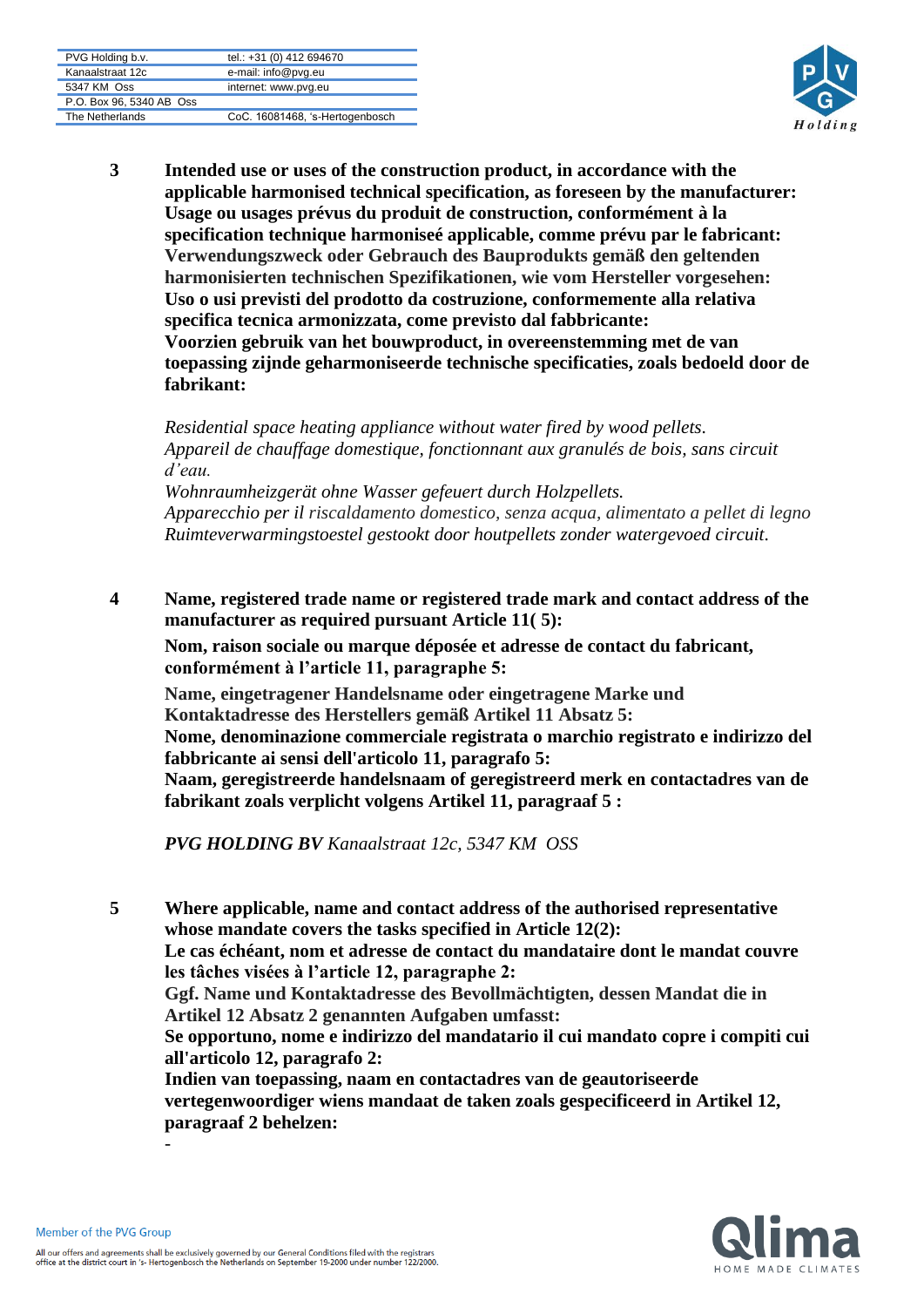| PVG Holding b.v.         | tel.: +31 (0) 412 694670        |
|--------------------------|---------------------------------|
| Kanaalstraat 12c         | e-mail: info@pvg.eu             |
| 5347 KM Oss              | internet: www.pvg.eu            |
| P.O. Box 96, 5340 AB Oss |                                 |
| The Netherlands          | CoC. 16081468, 's-Hertogenbosch |



**6 System or systems of assessment and verification of constancy of performance of the construction product as set out in Annex V: Le ou les systèmes d'évaluation et de vérification de la constance des performances du produit de construction, conformément à l'annexe V: System oder Systeme der Beurteilungssysteme und Überprüfung der Konstanz oder Leistung des Bauprodukts gemäß Anhang V: Sistema o sistemi di valutazione e verifica della costanza della prestazione del prodotto da costruzione di cui all'allegato V: Beoordelingssysteem of -systemen en verificatie van de prestaties van het bouwproduct, zoals opgenomen in bijlage V:**

*System 3 and 4 Système 3 et 4 System 3 und 4 Sistema 3 e 4 Systeem 3 en 4*

**7 In case of the declaration of performance concerning a construction product covered by a harmonised standard:**

**Dans le cas de la déclaration des performances concernant un produit de construction couvert par une norme harmonisée:**

**Im Falle der Leistungserklärung für ein Bauprodukt, das unter eine harmonisierte Norm fällt:**

**Nel caso di una dichiarazione di prestazione relativa ad un prodotto da costruzione che rientra nell'ambito di applicazione di una norma armonizzata: In geval van een prestatieverklaring met betrekking tot een bouwproduct dat onder een geharmoniseerde norm valt:**

*The notified laboratory TÜV Rheinland Energy GmbH (NB 2456) performed the determination of the product type on the basis of type testing under system 3 and issued test report K 2130 2017 Z1.*

*Le laboratoire certificateur TÜV Rheinland Energy GmbH (NB 2456) a effectué la détermination du type de produit sur la base d'essais de type en selon le système 3 et a émis le rapport d'essai K 2130 2017 Z1.*

*Das mitgeteilte Labor TÜV Rheinland Energy GmbH (NB 2456) führte die Bestimmung des Produkttyps auf der Grundlage der Typprüfung nach System 3 und dem ausgestellten Prüfbericht durch K 2130 2017 Z1.*

*L'organismo notificato TÜV Rheinland Energy GmbH (NB 2456) ha determinato il prodotto-tipo in base a prove di tipo secondo il sistema 3 ed ha rilasciato il rapporto di prova K 2130 2017 Z1.*

*Het aangemelde laboratorium TÜV Rheinland Energy GmbH (NB 2456) heeft de bepaling van het producttype uitgevoerd op basis van het type test onder systeem 3 en uitgegeven testrapport K 2130 2017 Z1.*

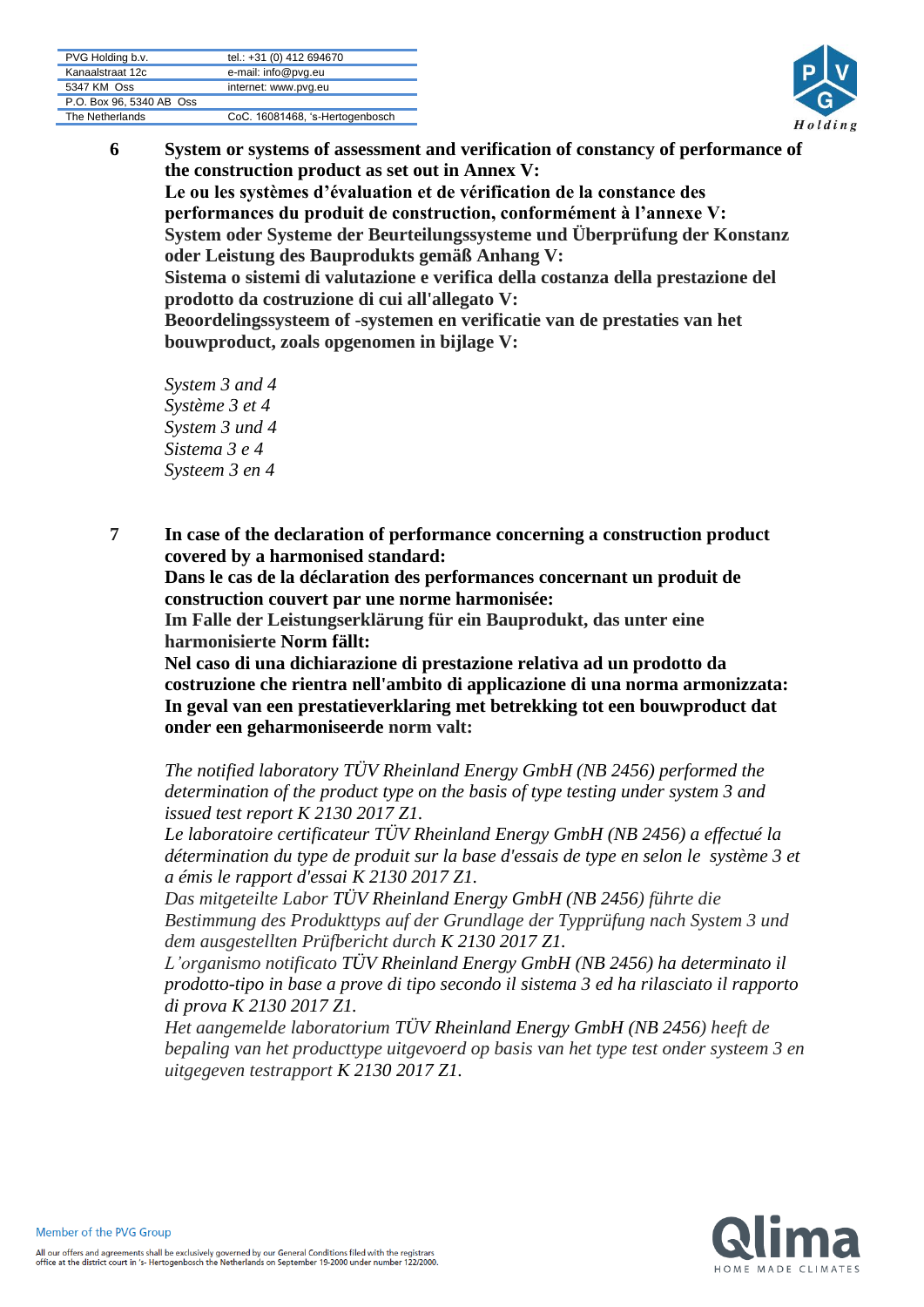| PVG Holding b.v.         | tel.: +31 (0) 412 694670        |
|--------------------------|---------------------------------|
| Kanaalstraat 12c         | e-mail: info@pvg.eu             |
| 5347 KM Oss              | internet: www.pvg.eu            |
| P.O. Box 96, 5340 AB Oss |                                 |
| The Netherlands          | CoC. 16081468, 's-Hertogenbosch |



## *8 Declared performance***/ Performances déclarées /** *Erklärte Leistung / Prestazione dichiarata/ Aangegeven prestaties*

| Harmonized technical specification:       |                                                   |
|-------------------------------------------|---------------------------------------------------|
| Harmonisées spécifications techniques:    |                                                   |
| Harmonisierte technische Spezifikation:   | EN 14785:2006                                     |
| Specifica tecnica armonizzata:            |                                                   |
| Geharmoniseerde technische specificatie : |                                                   |
| <b>Essential characteristics</b>          | Performance                                       |
| Caractéristiques essentielles             | Performance                                       |
| <b>Wesentlichen Merkmale</b>              | Leistung                                          |
| Caratteristiche essenziali                | Prestazione                                       |
| Essentiële karakteristieken               | Prestatie                                         |
| Fire safety                               |                                                   |
| Sécurité incendie                         |                                                   |
| Brandschutz                               |                                                   |
| Sicurezza anticendio                      |                                                   |
| <b>Brandveiligheid</b>                    |                                                   |
| Reaction to fire                          |                                                   |
| Réaction au feu                           |                                                   |
| <b>Reaktion zum Feuer</b>                 | AI                                                |
| Reazione al fuoco                         |                                                   |
| <b>Brandgedrag</b>                        |                                                   |
|                                           | $CO$ [0,01] %                                     |
|                                           | Nominal heat output / Puissance calorifique       |
| Emission of combustion products           | nominale / Nennwärmeleistung / Alla potenza       |
| Les émission des produits de combustion   | termica nominale / Nominale warmteafgifte         |
| Emission von Verbrennungsprodukten        |                                                   |
| Emissione di prodotti della combustione   | $CO$ [0,04] %                                     |
| Emissie van verbrandingsproducten         | Reduced heat output / Puissance thermique         |
|                                           | réduite / Reduzierte Wärmeleistung / Alla potenza |
|                                           | ermica ridotta / Gereduceerde warmte-afgifte      |
| Surface temperature                       |                                                   |
| La température de surface                 |                                                   |
| Oberflächentemperatur                     | Pass/Passer/Konform/Passa/Conform                 |
| Temperatura superficiale                  |                                                   |
| Oppervlaktetemperatuur                    |                                                   |
| <b>Electrical safety</b>                  |                                                   |
| Sécurité électrique                       |                                                   |
| Elektrische Sicherheit                    | Pass/Passer/Konform/Passa/Conform                 |
| Sicurezza elettrica                       |                                                   |
| Electrische veiligheid                    |                                                   |
| Cleanability                              |                                                   |
| Nettoyabilité                             |                                                   |
| Reinigungsfähigkeit                       | Pass/Passer/Konform/Passa/Conform                 |
| Pulizia                                   |                                                   |
| Reinigbaarheid                            |                                                   |
|                                           |                                                   |

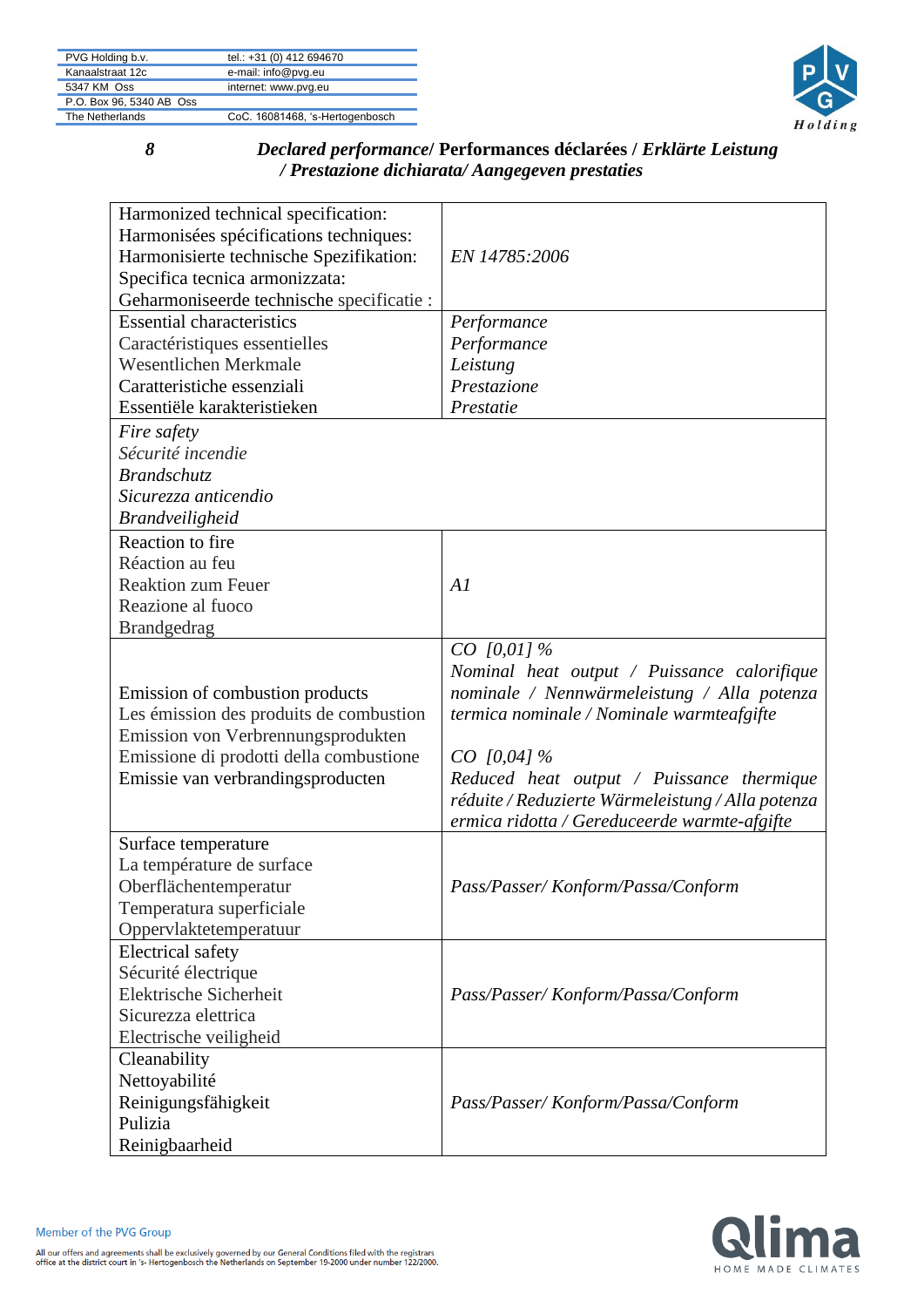

| Maximum operating pressure<br>Pression de service maximale<br>Maximaler Betriebsdruck<br>Pressione massima di esercizio<br>Maximale bedrijfsdruk                                                                                                                                                                                          | $\int -\int bar$ |
|-------------------------------------------------------------------------------------------------------------------------------------------------------------------------------------------------------------------------------------------------------------------------------------------------------------------------------------------|------------------|
| Flue gas temperature at rated power<br>Température des fumées à la puissance<br>nominale<br>Rauchgastemperatur bei Nennleistung<br>Temperatura fumi a potenza termica<br>nominale<br>Rookgastemperatuur bij nominaal bedrijf                                                                                                              | T/127,4/°C       |
| Mechanical resistance (to carry a<br>chimney/flue)<br>Résistance mécanique (pour effectuer une<br>cheminée / conduit de cheminée<br>Mechanischer Widerstand (zum Tragen<br>eines Schornsteins)<br>Resistenza meccanica (per sopportare un<br>camino/una canna fumaria)<br>Mechanische weerstand (om een<br>rookgasafvoer te ondersteunen) | <b>NPD</b>       |
| Nominal heat output<br>Puissance calorifique nominale<br>Nennwärmeleistung<br>Potenza termica nominale<br>Nominale verwarmingscapaciteit                                                                                                                                                                                                  | $17,48$ $\,$ kW  |
| Room heating output<br>Chambre sortie de chauffage<br>Raumheizleistung<br>Potenza termica resa in ambiente<br>Ruimteverwarmingscapaciteit                                                                                                                                                                                                 | $[7,48]$ kW      |
| Water heating output<br>Puissance de chauffage de l'eau<br>Wasserheizleistung<br>Potenza termica ceduta all'acqua<br>Waterverwarmingscapaciteit                                                                                                                                                                                           | $[-]$ . $kW$     |